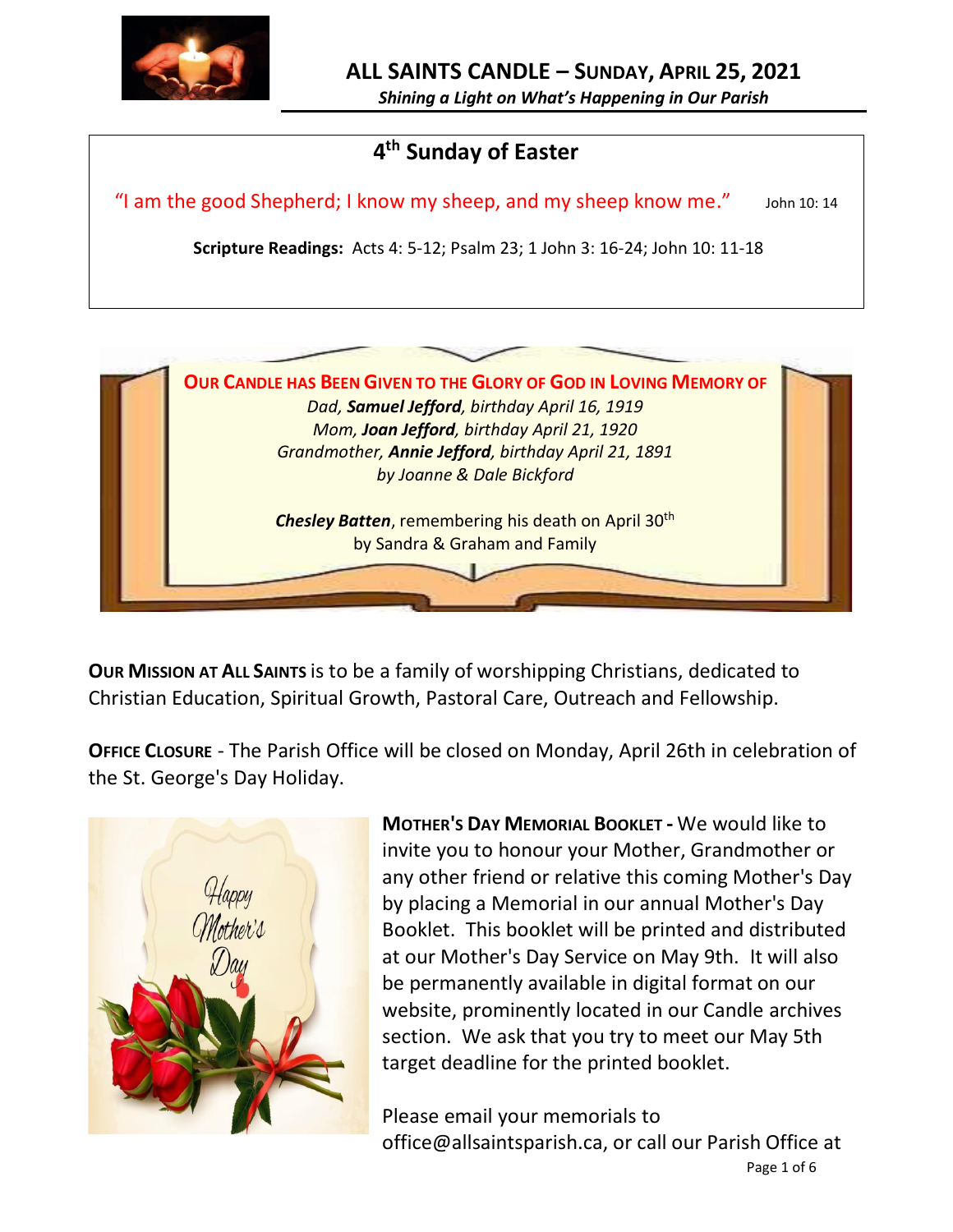834-4501. Your kind donations may be conveniently e-Transfered to donations@allsaintsparish.ca, or simply drop it in our secure mail slot, just to the left of the Parish Hall door.

We would like to thank you in advance for your kind support.



This Sunday is **Good Shepherd Sunday**. Jesus is the Good Shepherd. He cares for us and looks after us the way that a shepherd looks after his sheep. He calls us to look after others as well. One way we can do that is to be kind to others.

During this time of COVID, there are a lot of people who feel cut off from others because for all kinds of different reasons they are not able to get out of their houses. This week I am asking all the children of our Parish to make greeting cards that can be distributed to the seniors and the shut-in people of our Parish. If you would like to take part, please make a few little greeting cards, and put them in an envelope addressed to Rev Sam, and drop them in the Parish secure drop box at the Parish Hall. Rev Sam has kindly agreed to make sure the cards get delivered to the people of our Parish.

Please [click](http://allsaintsparish.ca/kids-corner) the Kids Corner button to the left to reach our resource area for a variety of Christian Youth Education activities. If you would like to be a part of this exciting Ministry, please let us know by clicking [here.](http://allsaintsparish.ca/index.html#comments) Stay tuned for a new craft activity each Sunday....

**ALL SAINTS IS OPEN FOR LIVE SERVICES -** There are several key changes from our



previous Level-2 state, which we will highlight below. However, please be sure to read the complete Diocesan guidelines by [clicking](http://allsaintsparish.ca/document_library/COVID-19/210324%20COVID-19%20Revised%20Alert%20Level%202%20effective%20March%2027%202021.pdf)  [here.](http://allsaintsparish.ca/document_library/COVID-19/210324%20COVID-19%20Revised%20Alert%20Level%202%20effective%20March%2027%202021.pdf)

• Our Parishes has resumed operations based on February 01, 2021 version of the "Many Members - [One Body" \(MMOB\)](https://anglicanenl.net/home/wp-content/uploads/2021/02/Many-Members-One-Body-February-2021.pdf) guidelines

document. This includes meetings of Vestry, ACW, Men's Fellowship, Bible Study, etc…

- All attendees MUST pre-register for ANY gathering. You may do so online by [clicking here,](http://allsaintsparish.ca/covid-pre-registration-form) or you may call our Parish Office at 834-4501
- The maximum capacity at indoor gatherings is 100
- People may share a pew with any of their 20 consistent close contacts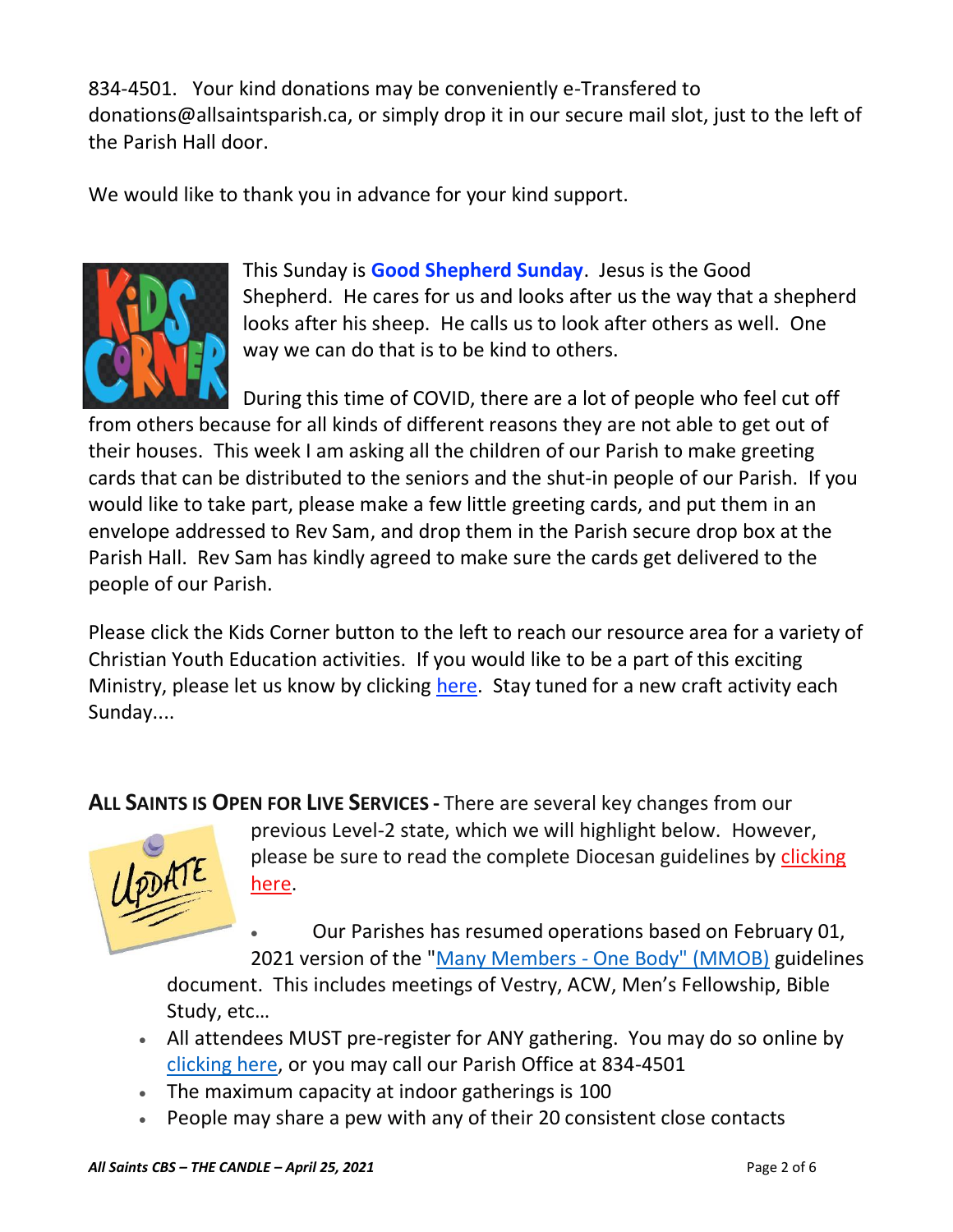- Masks must be worn at all times at all indoor gatherings, except to consume the Eucharist, or by a speaker or solo performer.
- During a 60-minute service, there can only be a maximum of 30 minutes of singing by a soloist or choir. The congregation is only permitted to sing one hymn, which must be just prior to exiting.
- Virtual or curb-side drop-off fundraising may resume with a maximum of 50 volunteers in the building

**PRE-RECORDED SERVICES ARE NOW ONLINE** – In our efforts to keep you up to date with all that is happening in our Parish, please visit our website at [allsaintsparish.ca,](http://allsaintsparish.ca/) or simply [click here](http://allsaintsparish.ca/recorded-church-services) to view our pre-recorded services.

**AGM** - Vestry has reinstated the Church Re-Opening Taskforce Team to develop a COVID safe plan to host our Annual General Meeting (AGM). If approved by Vestry, it will then be forwarded to the Diocese for their review, and hopefully their approval. We will keep you advised of any updates. This team will continue their planning utilizing virtual team meetings.

**DO WE HAVE YOUR EMAIL ADDRESS?** - Now, more than ever, email is becoming one of the safest and quickest ways for our Parish to keep you informed. We would love to have your email address so that we may include you in our email bulletins and information notices. Please email it to [communications@allsaintsparish.ca,](mailto:communications@allsaintsparish.ca?subject=eMail%20Address%20Update) or simply [click here](http://allsaintsparish.ca/email_updates) to complete our online registration form.

**SPONSORING 'THE CANDLE'** - We would like to remind Parishioners and Friends that you may sponsor our weekly bulletin, **'***THE CANDLE***'**, and have it dedicated in memory of a loved one. Your personal tribute will be prominently posted on the Bible graphic located at the top of the front



page, and your kind donation of \$25 would be greatly appreciated. Additionally, you can honor a loved one by posting your favourite picture, along with a memorial verse, and your kind donation of \$50 for this full-page tribute is greatly appreciated. A paper copy of '*THE CANDLE*' is distributed at all Sunday services, and a digital copy is permanently archived on our Parish website at [allsaintsparish.ca](http://allsaintsparish.ca/thecandle.html)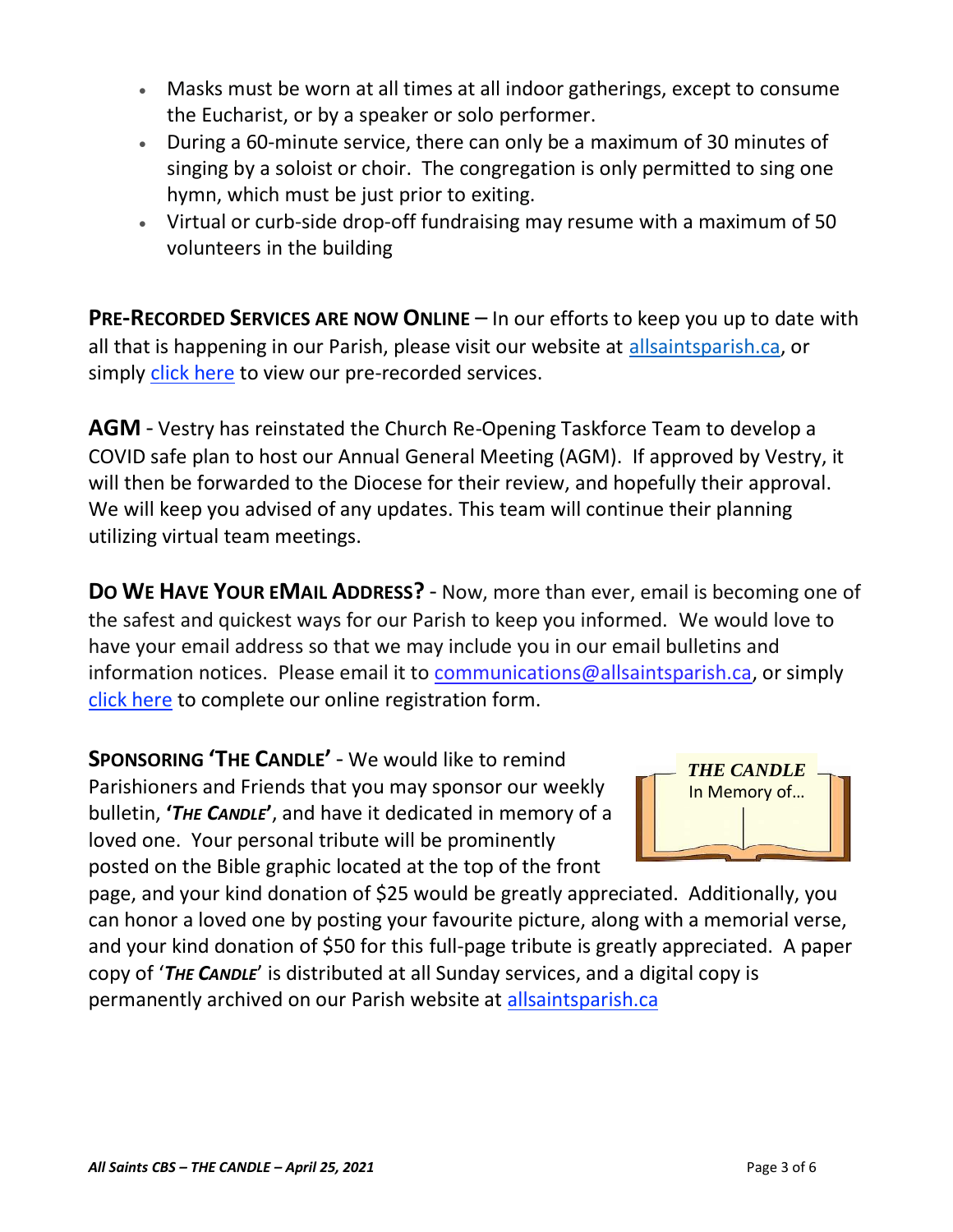**2021 CHURCH OFFERTORY ENVELOPES** - Because all Churches and buildings currently must remain closed to the general public, if you have not yet picked up your 2021 offertory envelopes, please continue using those from 2020, and simply place them in our mail drop-slot, which is located at the top of the stairs, just to the left of the main entrance of our Parish Hall. If you do not have



any envelopes, please simply use a plain white envelope, and write your name and envelope number (if you know it) on the outside, and then drop it in the drop-slot.

You may also e-Transfer your offering using your banking or credit union eInterac service simply by emailing it to [donations@allsaintsparish.ca.](mailto:donations@allsaintsparish.ca) And of course, we always encourage you to consider signing up for our eGivings program which automatically deposits your offering at whatever interval you choose and are comfortable with. Please [click here](http://allsaintsparish.ca/egiving-online-information-form) to register your eGivings online, or simply go to our website and follow the eGiving notes. If you have [any](https://wfsites-to.websitecreatorprotool.com/870a5dd5.com/Admin/%7BSK_NODEID__22939341__SK%7D) questions, please email your Finance Team at [finance@allsaintsparish.ca,](mailto:finance@allsaintsparish.ca) or call our Office at 834-4501.

# **IN MEMORIAM – GENERAL FUND**

- In loving memory of Aunt *Lillian Jefford* by Judy O'Reilly
- In loving memory of *Cyril Fitzgerald* by Eric & Doris O'Brien
- In loving memory of *Cyril Fitzgerald* by Ern & Myrtle Fowler
- In loving memory of *Cyril Fitzgerald* by Rodger & Enid
- *In loving memory of Cyril Fitzgerald* by Sandra & Graham
- In loving memory of *Cyril W. Fitzgerald* by Max & Bonnie Grandy
- In loving memory of *Edward Woodland*, remembering his death on April 19<sup>th</sup> by wife Kathleen and daughter Grace
- In loving memory of *Eric Taylor* by Ern & Myrtle Fowler
- In loving memory of *Eric Taylor* by Ken & Diane Batten
- In loving memory of *Eric Taylor* by Rev Sam & Christina
- In loving memory of *Eric Taylor* by Sandra & Graham Taylor
- In loving memory of **James Jefford**, remembering his death on May 01, 1996 by daughter Ruby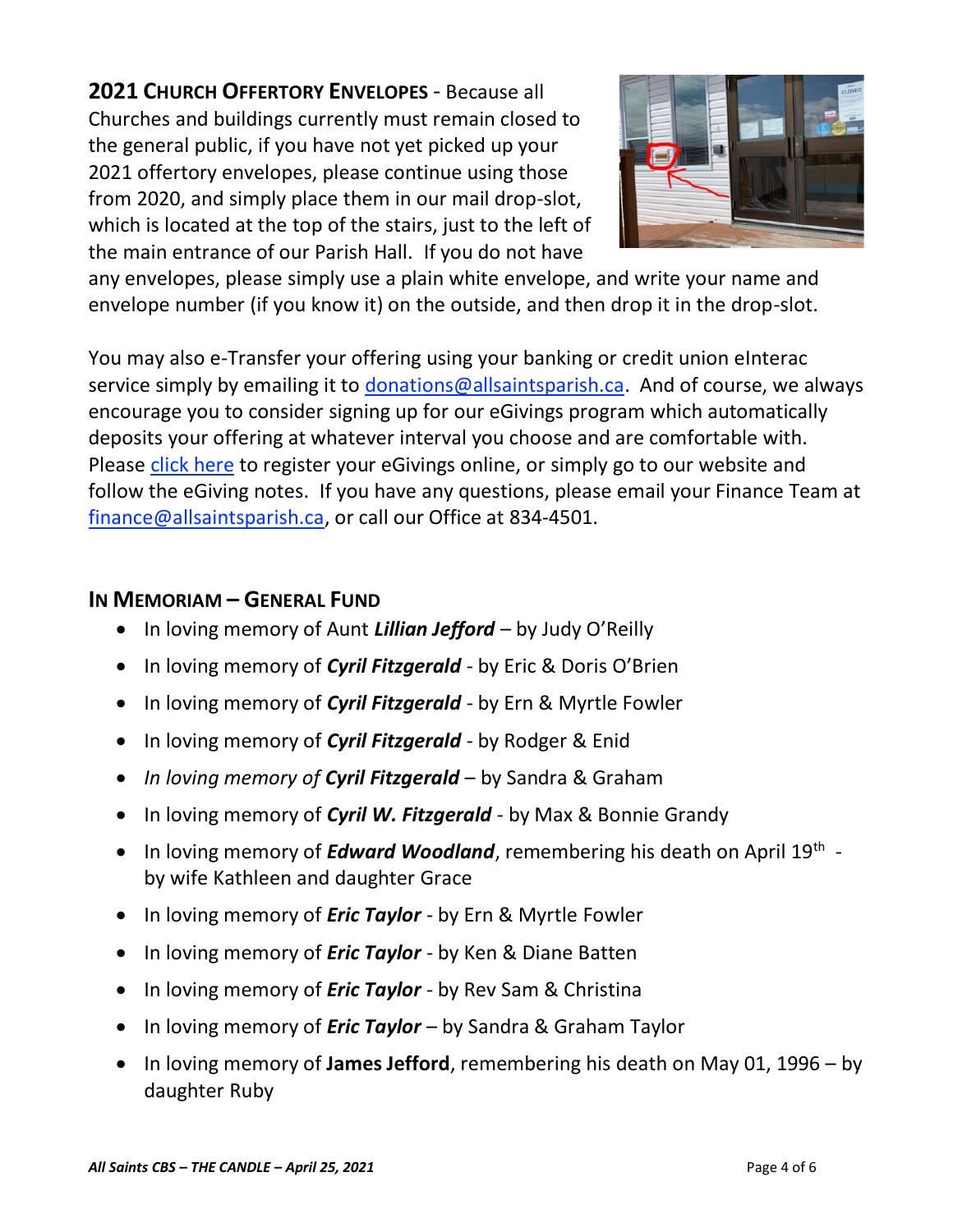- In loving memory of *Matilda Jefford*, remembering her death on April 26, 2012 by daughter Ruby
- In loving memory of *Stewart Rideout* and *All Departed Family and Friends* by Edith Rideout and Family

## **MEMORIAM - CEMETERY FUND**

- In loving memory of *Cyril Fitzgerald* by Dave & Bertha
- In loving memory of *Eric Taylor* by Dave & Bertha
- In loving memory of *Eric Taylor* by Herb & Dot Reid

## **MEMORIAM – FOOD BANK**

• In loving memory of *Cyril Fitzgerald* - by Barb & Robert Tilley

## **MEMORIAM – PWRDF**

• In loving memory of *Eric Taylor* - by Barb & Robert Tilley